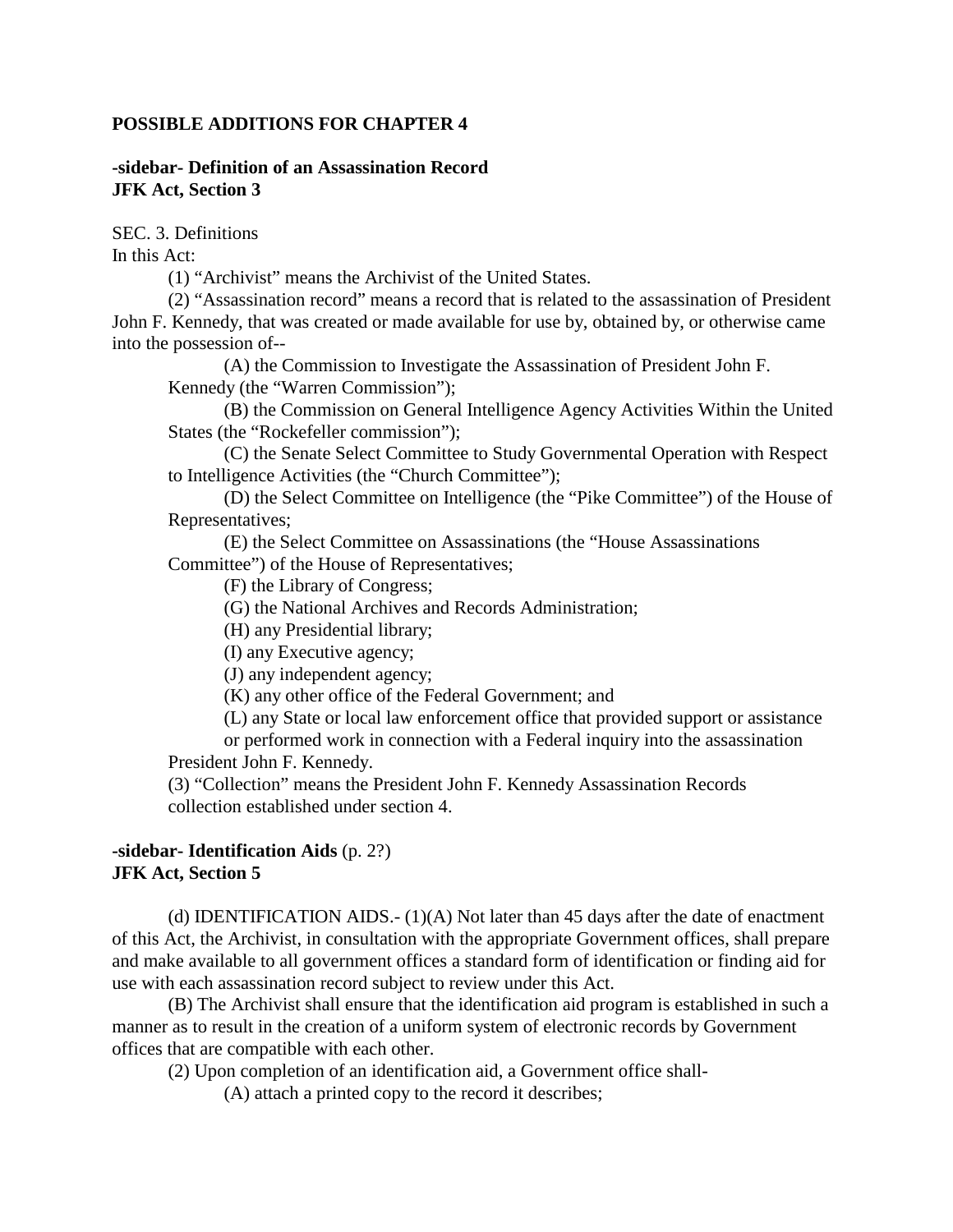(B) transmit to the Review Board a printed copy; and

(C ) attach a printed copy to each assassination record it describes when it is transmitted to the Archivist.

(3) Assassination records which are in the possession of the National Archives on the date of enactment of this Act, and which have been publicly available in their entirety without redaction, shall be made available in the Collection without any additional review by the Review Board or another authorized office under this Act, and shall not be required to have such an identification aid unless required by the Archivist.

# **-sidebar -Referrals (section G,2, p.8?) REPORT of the COMMISSION ON PROTECTING AND REDUCING GOVERNMENT SECRECY. March 3, 1997. p. 62.**

Current Procedures for processing records with multiple equities are expensive and complex. An agency referring classified records to another agency for its review must make copies of the records and specially package and transport them in compliance with security procedures (which, depending on the records' classification levels, can range from sending them via registered mail to having them personally transferred to a government courier by a staff person with appropriate clearances). This process is repeated for every record that contains agency equities and can occur multiple times if a single document needs to be referred to more than one agency and also when that record is returned to the referring agency only partly declassified. At every step of this process, additional costs are incurred. Not only is the process burdensome and costly for agencies, but there are no deadlines by which agencies must respond to such referrals. The result can be lengthy delays before a review is completed and information released to the public.

Assassination Records Review Board Open Meeting, August 6, 1996

That's what we hoped would happen, and its literally happening, as people are able to look at the database and provide us with precise information on documents that they're interested in.

*Steven D. Tilley Chief Special Access and FOIA Staff National Archives and Records Administration*

Possibly, as a balance to Steve's comments we may add this quote that Laura found:

(Though these comments by Senator Roth in his opening statement at the Senate Hearing for the JFK Act advanced to a query as to why a review could not be built on the freedom of information rules already in place, they speak to the review process and the need insure its efficiency.)

Although objection to the mechanism of review have been raised on both practical and legal grounds, I think we are all in the agreement with the basic purpose of the